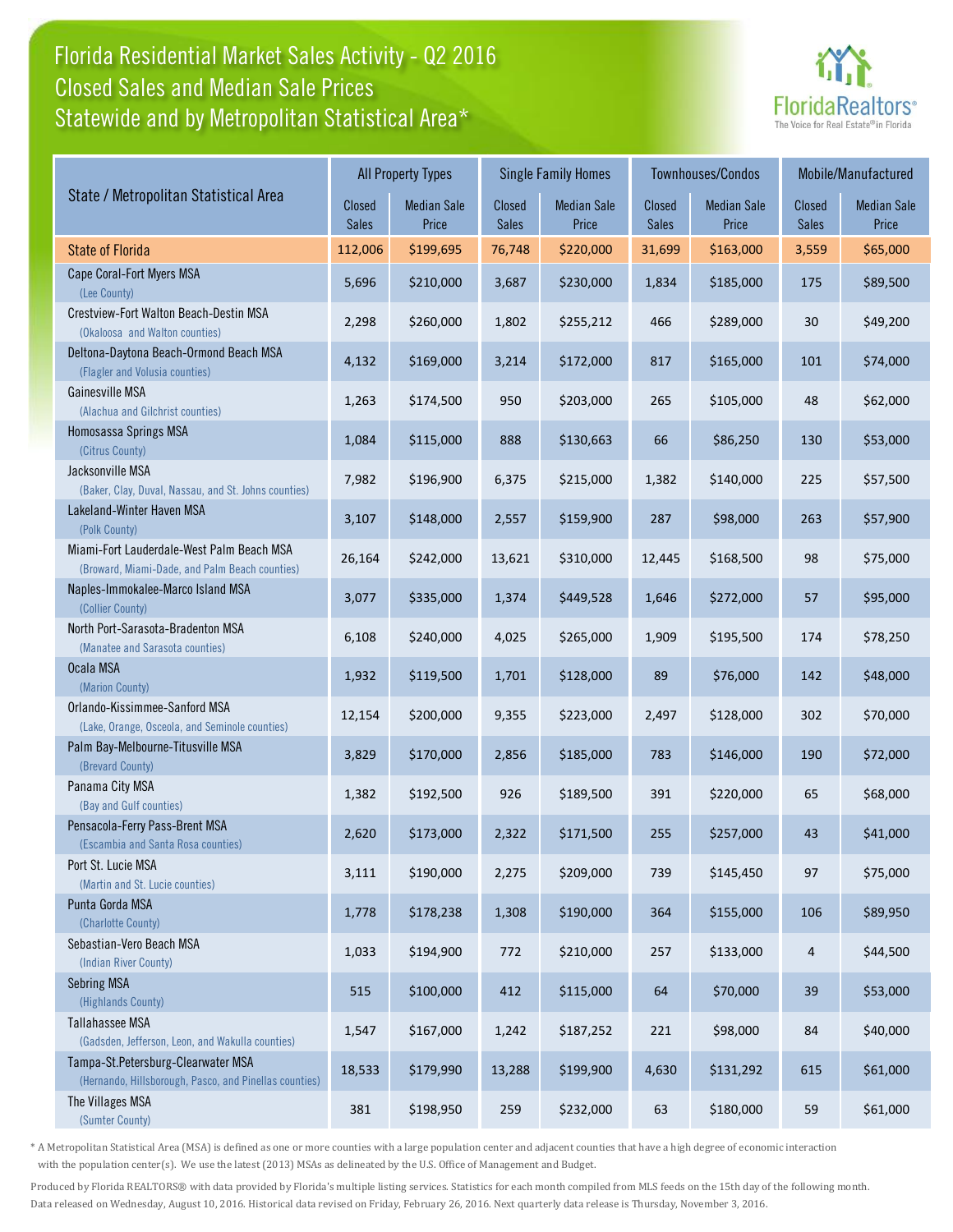# Florida Residential Market Sales Activity - Q2 2016 Listed by County Closed Sales and Median Sale Prices



| County                     |                 | <b>All Property Types</b>   |                 | <b>Single Family Homes</b>  |                        | Townhouses/Condos           | Mobile/Manufactured    |                             |
|----------------------------|-----------------|-----------------------------|-----------------|-----------------------------|------------------------|-----------------------------|------------------------|-----------------------------|
|                            | Closed<br>Sales | <b>Median Sale</b><br>Price | Closed<br>Sales | <b>Median Sale</b><br>Price | Closed<br><b>Sales</b> | <b>Median Sale</b><br>Price | Closed<br><b>Sales</b> | <b>Median Sale</b><br>Price |
| Alachua County             | 1,211           | \$175,000                   | 919             | \$205,000                   | 265                    | \$105,000                   | 27                     | \$71,000                    |
| <b>Baker County</b>        | 59              | \$131,500                   | 50              | \$152,500                   | $\boldsymbol{0}$       | (No Sales)                  | 9                      | \$52,000                    |
| <b>Bay County</b>          | 1,287           | \$194,500                   | 852             | \$192,250                   | 376                    | \$219,000                   | 59                     | \$70,000                    |
| <b>Bradford County</b>     | 72              | \$100,000                   | 59              | \$114,900                   | $\overline{2}$         | \$125,000                   | 11                     | \$32,756                    |
| <b>Brevard County</b>      | 3,829           | \$170,000                   | 2,856           | \$185,000                   | 783                    | \$146,000                   | 190                    | \$72,000                    |
| <b>Broward County</b>      | 9,715           | \$220,647                   | 4,939           | \$315,000                   | 4,725                  | \$142,000                   | 51                     | \$84,000                    |
| <b>Calhoun County</b>      | 20              | \$80,000                    | 17              | \$94,500                    | 0                      | (No Sales)                  | 3                      | \$54,000                    |
| <b>Charlotte County</b>    | 1,778           | \$178,238                   | 1,308           | \$190,000                   | 364                    | \$155,000                   | 106                    | \$89,950                    |
| <b>Citrus County</b>       | 1,084           | \$115,000                   | 888             | \$130,663                   | 66                     | \$86,250                    | 130                    | \$53,000                    |
| <b>Clay County</b>         | 1,043           | \$170,000                   | 885             | \$184,500                   | 86                     | \$121,250                   | 72                     | \$45,046                    |
| <b>Collier County</b>      | 3,077           | \$335,000                   | 1,374           | \$449,528                   | 1,646                  | \$272,000                   | 57                     | \$95,000                    |
| <b>Columbia County</b>     | 201             | \$125,000                   | 160             | \$140,000                   | $\mathbf{1}$           | \$77,000                    | 40                     | \$72,000                    |
| <b>DeSoto County</b>       | 110             | \$92,950                    | 70              | \$105,000                   | 20                     | \$126,000                   | 20                     | \$44,000                    |
| <b>Dixie County</b>        | 36              | \$73,450                    | 15              | \$88,950                    | $\overline{2}$         | \$97,750                    | 19                     | \$45,000                    |
| <b>Duval County</b>        | 4,215           | \$169,000                   | 3,408           | \$183,000                   | 760                    | \$124,001                   | 47                     | \$55,000                    |
| <b>Escambia County</b>     | 1,435           | \$157,500                   | 1,222           | \$153,000                   | 197                    | \$242,000                   | 16                     | \$36,000                    |
| <b>Flagler County</b>      | 802             | \$186,000                   | 644             | \$190,000                   | 138                    | \$168,500                   | 20                     | \$74,900                    |
| <b>Franklin County</b>     | 96              | \$267,500                   | 83              | \$297,500                   | 10                     | \$134,000                   | 3                      | \$43,000                    |
| <b>Gadsden County</b>      | 95              | \$93,750                    | 82              | \$111,000                   | $\pmb{0}$              | (No Sales)                  | 13                     | \$33,250                    |
| <b>Gilchrist County</b>    | 52              | \$107,450                   | 31              | \$168,500                   | $\pmb{0}$              | (No Sales)                  | 21                     | \$60,389                    |
| <b>Glades County</b>       | 27              | \$72,000                    | 13              | \$75,000                    | $\mathbf{1}$           | \$385,000                   | 13                     | \$65,000                    |
| <b>Gulf County</b>         | 95              | \$178,500                   | 74              | \$174,000                   | 15                     | \$250,000                   | 6                      | \$62,000                    |
| <b>Hamilton County</b>     | 20              | \$69,500                    | 17              | \$73,000                    | 0                      | (No Sales)                  | 3                      | \$65,825                    |
| <b>Hardee County</b>       | 35              | \$110,000                   | 30              | \$113,500                   | $\mathbf 0$            | (No Sales)                  | 5                      | \$25,000                    |
| <b>Hendry County</b>       | 59              | \$105,000                   | 46              | \$130,462                   | 0                      | (No Sales)                  | 13                     | \$53,000                    |
| <b>Hernando County</b>     | 1,177           | \$130,000                   | 980             | \$139,000                   | 55                     | \$102,500                   | 142                    | \$64,250                    |
| <b>Highlands County</b>    | 515             | \$100,000                   | 412             | \$115,000                   | 64                     | \$70,000                    | 39                     | \$53,000                    |
| <b>Hillsborough County</b> | 7,028           | \$202,500                   | 5,426           | \$220,990                   | 1,513                  | \$135,000                   | 89                     | \$80,000                    |
| <b>Holmes County</b>       | 36              | \$55,000                    | 29              | \$51,250                    | 0                      | (No Sales)                  | 7                      | \$82,000                    |
| <b>Indian River County</b> | 1,033           | \$194,900                   | 772             | \$210,000                   | 257                    | \$133,000                   | $\overline{a}$         | \$44,500                    |
| Jackson County             | 85              | \$95,000                    | 74              | \$103,355                   | 0                      | (No Sales)                  | $11\,$                 | \$28,600                    |
| Jefferson County           | 19              | \$130,000                   | $18\,$          | \$147,500                   | $\pmb{0}$              | (No Sales)                  | $\mathbf{1}$           | \$20,053                    |
| Lafayette County           | 5               | \$59,900                    | 3               | \$58,000                    | $\pmb{0}$              | (No Sales)                  | 2                      | \$106,200                   |
| <b>Lake County</b>         | 1,903           | \$179,000                   | 1,660           | \$189,900                   | 87                     | \$134,900                   | 156                    | \$72,500                    |
| Lee County                 | 5,696           | \$210,000                   | 3,687           | \$230,000                   | 1,834                  | \$185,000                   | 175                    | \$89,500                    |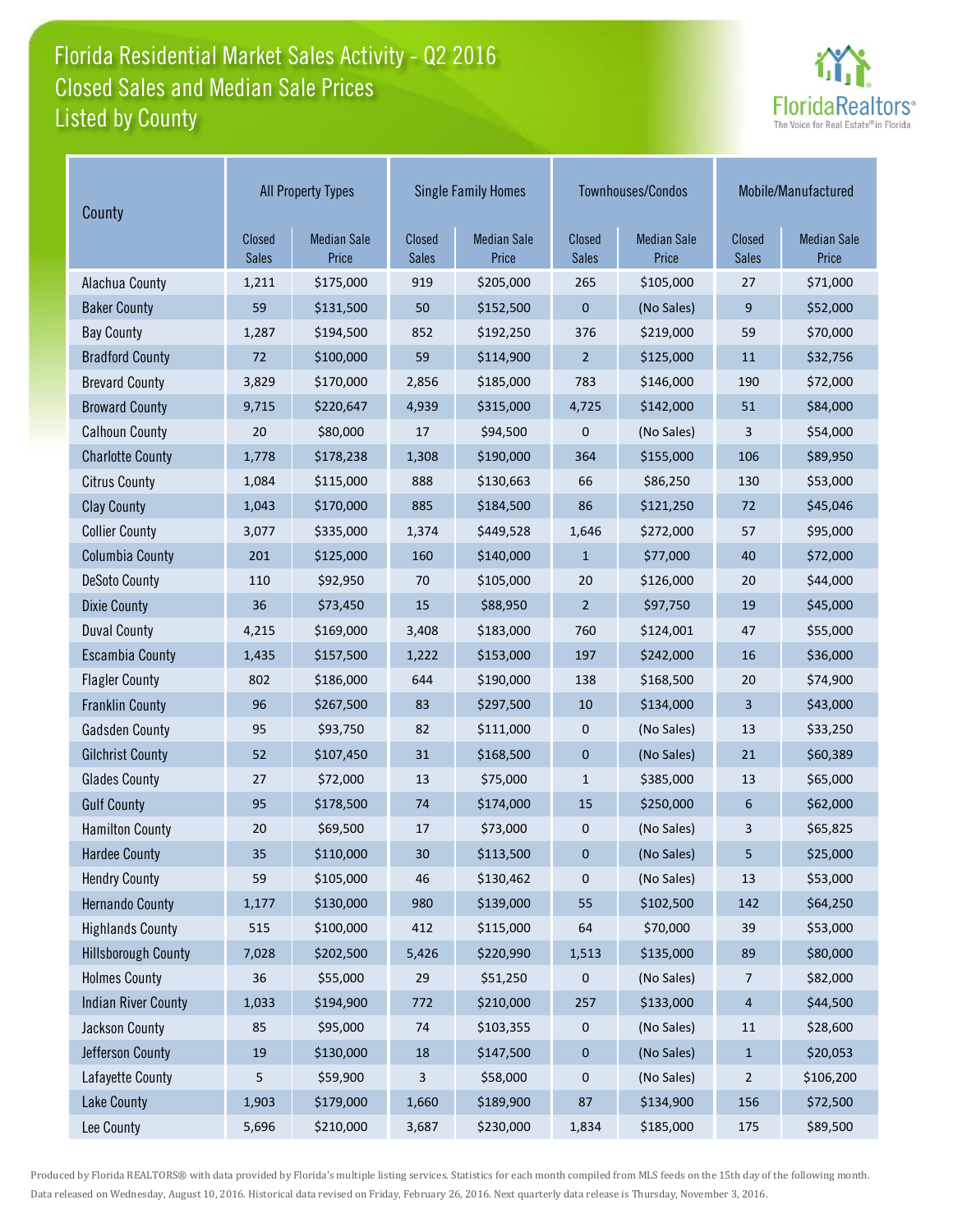# Florida Residential Market Sales Activity - Q2 2016 Listed by Zip Code (Grouped by County)\* Closed Sales and Median Sale Prices



| County          | Zip Code | <b>All Property Types</b> |                             | <b>Single Family Homes</b>    | Townhouses/Condos           |                               | Mobile/Manufactured         |                               |                             |
|-----------------|----------|---------------------------|-----------------------------|-------------------------------|-----------------------------|-------------------------------|-----------------------------|-------------------------------|-----------------------------|
|                 |          | Closed<br><b>Sales</b>    | <b>Median Sale</b><br>Price | <b>Closed</b><br><b>Sales</b> | <b>Median Sale</b><br>Price | <b>Closed</b><br><b>Sales</b> | <b>Median Sale</b><br>Price | <b>Closed</b><br><b>Sales</b> | <b>Median Sale</b><br>Price |
| <b>Baker</b>    | 32087    | 9                         | \$39,000                    | 7                             | \$40,000                    | $\mathbf 0$                   | (No Sales)                  | $\overline{2}$                | \$36,000                    |
| <b>Baker</b>    | 32234    | 0                         | (No Sales)                  | $\mathbf 0$                   | (No Sales)                  | $\mathbf{0}$                  | (No Sales)                  | $\mathbf 0$                   | (No Sales)                  |
| Bay             | 32401    | 83                        | \$111,000                   | 67                            | \$114,900                   | 11                            | \$120,000                   | 5                             | \$31,000                    |
| Bay             | 32402    | 0                         | (No Sales)                  | $\mathbf 0$                   | (No Sales)                  | $\mathbf{0}$                  | (No Sales)                  | $\mathbf{0}$                  | (No Sales)                  |
| Bay             | 32403    | 0                         | (No Sales)                  | $\mathbf 0$                   | (No Sales)                  | $\mathbf 0$                   | (No Sales)                  | $\mathbf 0$                   | (No Sales)                  |
| Bay             | 32404    | 182                       | \$154,200                   | 175                           | \$155,000                   | $\mathbf{0}$                  | (No Sales)                  | $\overline{7}$                | \$46,500                    |
| Bay             | 32405    | 109                       | \$162,500                   | 105                           | \$165,500                   | $\mathbf{0}$                  | (No Sales)                  | 4                             | \$59,000                    |
| Bay             | 32406    | $\mathbf{0}$              | (No Sales)                  | $\mathbf{0}$                  | (No Sales)                  | $\mathbf{0}$                  | (No Sales)                  | $\mathbf{0}$                  | (No Sales)                  |
| Bay             | 32407    | 174                       | \$217,000                   | 80                            | \$205,000                   | 91                            | \$234,250                   | 3                             | \$68,000                    |
| Bay             | 32408    | 267                       | \$199,931                   | 118                           | \$225,000                   | 131                           | \$199,681                   | 18                            | \$85,000                    |
| Bay             | 32409    | 38                        | \$200,825                   | 31                            | \$255,000                   | $\mathbf 0$                   | (No Sales)                  | $\overline{7}$                | \$85,000                    |
| Bay             | 32410    | $\mathbf{1}$              | \$505,000                   | $\mathbf{1}$                  | \$505,000                   | $\mathbf{0}$                  | (No Sales)                  | $\mathbf{0}$                  | (No Sales)                  |
| Bay             | 32411    | 0                         | (No Sales)                  | $\mathbf 0$                   | (No Sales)                  | $\mathbf 0$                   | (No Sales)                  | $\mathbf 0$                   | (No Sales)                  |
| Bay             | 32412    | $\mathbf 0$               | (No Sales)                  | $\mathbf 0$                   | (No Sales)                  | $\mathbf{0}$                  | (No Sales)                  | $\mathbf{0}$                  | (No Sales)                  |
| Bay             | 32413    | 265                       | \$230,000                   | 133                           | \$231,000                   | 124                           | \$229,000                   | 8                             | \$99,250                    |
| Bay             | 32417    | 0                         | (No Sales)                  | $\mathbf 0$                   | (No Sales)                  | $\mathbf 0$                   | (No Sales)                  | $\mathbf{0}$                  | (No Sales)                  |
| Bay             | 32437    | 1                         | \$210,000                   | $\mathbf{1}$                  | \$210,000                   | $\mathbf 0$                   | (No Sales)                  | $\mathbf{0}$                  | (No Sales)                  |
| Bay             | 32438    | $\overline{2}$            | \$94,000                    | $\mathbf{0}$                  | (No Sales)                  | $\mathbf{0}$                  | (No Sales)                  | $\overline{2}$                | \$94,000                    |
| Bay             | 32444    | 121                       | \$205,000                   | 120                           | \$207,450                   | $\mathbf 0$                   | (No Sales)                  | $\mathbf{1}$                  | \$52,000                    |
| Bay             | 32456    | 31                        | \$249,900                   | 12                            | \$234,950                   | 19                            | \$259,900                   | $\mathbf{0}$                  | (No Sales)                  |
| Bay             | 32461    | 0                         | (No Sales)                  | 0                             | (No Sales)                  | $\mathbf 0$                   | (No Sales)                  | $\mathbf 0$                   | (No Sales)                  |
| Bay             | 32462    | $\mathbf{0}$              | (No Sales)                  | $\pmb{0}$                     | (No Sales)                  | $\mathbf{0}$                  | (No Sales)                  | $\mathbf{0}$                  | (No Sales)                  |
| Bay             | 32466    | 13                        | \$120,000                   | 9                             | \$127,500                   | $\mathbf 0$                   | (No Sales)                  | 4                             | \$48,500                    |
| <b>Bradford</b> | 32042    | 0                         | (No Sales)                  | $\pmb{0}$                     | (No Sales)                  | $\mathbf{0}$                  | (No Sales)                  | $\mathbf{0}$                  | (No Sales)                  |
| <b>Bradford</b> | 32044    | 4                         | \$140,400                   | $\overline{2}$                | \$241,950                   | $\mathbf{0}$                  | (No Sales)                  | $\overline{2}$                | \$44,950                    |
| <b>Bradford</b> | 32054    | $\mathbf{1}$              | \$69,500                    | $\mathbf 0$                   | (No Sales)                  | $\mathbf 0$                   | (No Sales)                  | $\mathbf{1}$                  | \$69,500                    |
| <b>Bradford</b> | 32058    | 7                         | \$52,000                    | 3                             | \$89,000                    | 0                             | (No Sales)                  | 4                             | \$40,500                    |
| <b>Bradford</b> | 32083    | 0                         | (No Sales)                  | 0                             | (No Sales)                  | $\boldsymbol{0}$              | (No Sales)                  | $\bf{0}$                      | (No Sales)                  |
| <b>Bradford</b> | 32091    | 40                        | \$74,000                    | 36                            | \$105,500                   | 0                             | (No Sales)                  | 4                             | \$32,511                    |
| <b>Bradford</b> | 32622    | $\overline{c}$            | \$105,250                   | $\overline{a}$                | \$105,250                   | $\pmb{0}$                     | (No Sales)                  | $\pmb{0}$                     | (No Sales)                  |
| <b>Bradford</b> | 32656    | 7                         | \$105,000                   | 7                             | \$105,000                   | $\boldsymbol{0}$              | (No Sales)                  | 0                             | (No Sales)                  |
| <b>Bradford</b> | 32666    | $11\,$                    | \$144,000                   | 9                             | \$152,000                   | $\overline{a}$                | \$125,000                   | $\bf{0}$                      | (No Sales)                  |
| <b>Bradford</b> | 32694    | 0                         | (No Sales)                  | 0                             | (No Sales)                  | 0                             | (No Sales)                  | 0                             | (No Sales)                  |
| <b>Brevard</b>  | 32754    | 46                        | \$129,000                   | 41                            | \$139,000                   | $\pmb{0}$                     | (No Sales)                  | 5                             | \$86,000                    |
| <b>Brevard</b>  | 32775    | 0                         | (No Sales)                  | 0                             | (No Sales)                  | 0                             | (No Sales)                  | 0                             | (No Sales)                  |
| <b>Brevard</b>  | 32780    | 212                       | \$127,250                   | 164                           | \$147,500                   | $46\,$                        | \$60,000                    | $\overline{2}$                | \$53,750                    |
| <b>Brevard</b>  | 32781    | 0                         | (No Sales)                  | 0                             | (No Sales)                  | $\boldsymbol{0}$              | (No Sales)                  | 0                             | (No Sales)                  |
| <b>Brevard</b>  | 32783    | $\bf{0}$                  | (No Sales)                  | $\pmb{0}$                     | (No Sales)                  | $\bf{0}$                      | (No Sales)                  | $\bf{0}$                      | (No Sales)                  |

\* Statistics for each listed zip code are presented only for the portion of the zip code located inside the county specified.

As a result, some zip codes will appear in this list more than once if they cover areas in more than one county.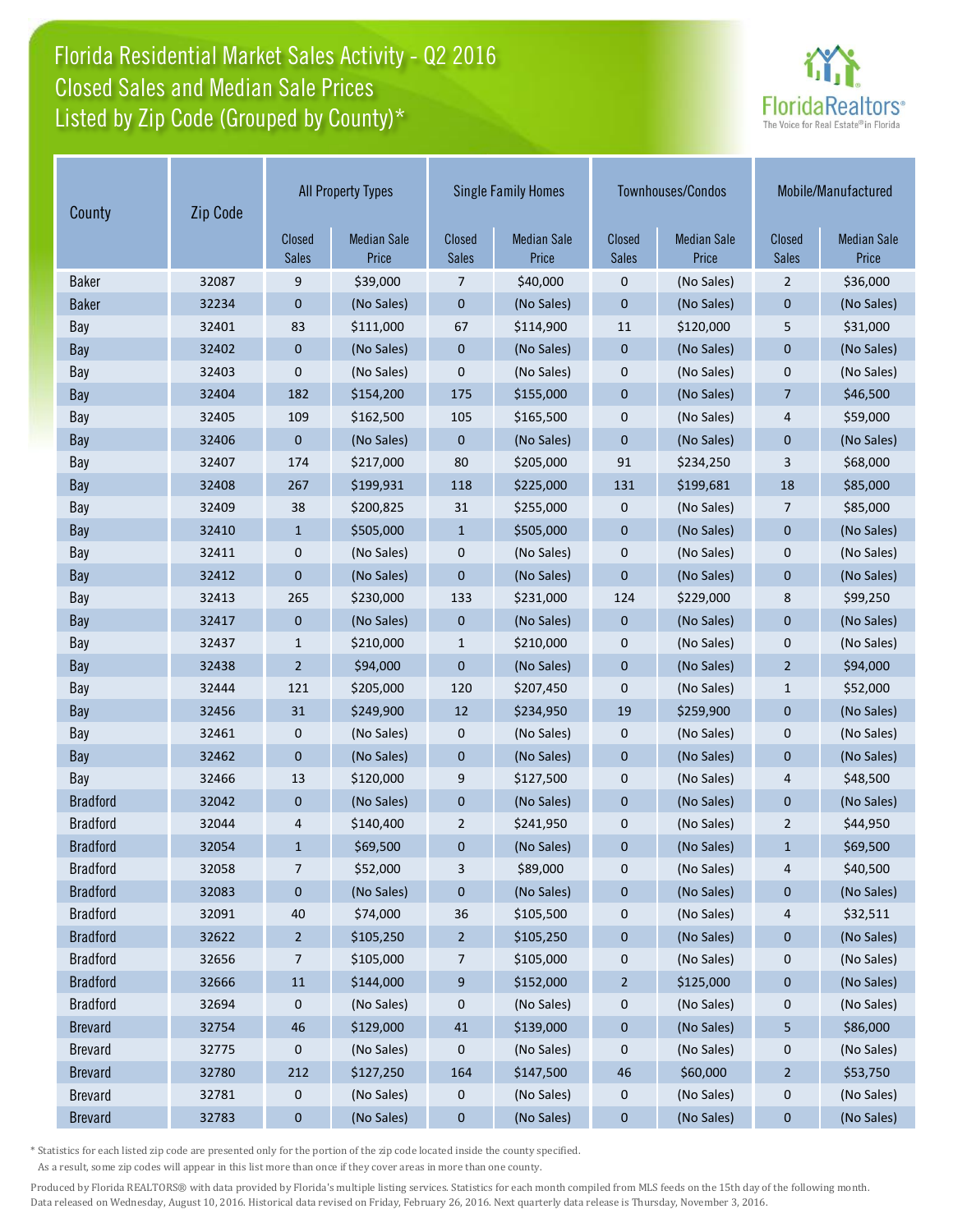# Florida Residential Market Sales Activity - Q2 2016 Listed by Zip Code (Grouped by County)\* Closed Sales and Median Sale Prices



| Zip Code<br>County |       | <b>All Property Types</b> |                             | <b>Single Family Homes</b> |                             |                               | Townhouses/Condos           | Mobile/Manufactured           |                             |
|--------------------|-------|---------------------------|-----------------------------|----------------------------|-----------------------------|-------------------------------|-----------------------------|-------------------------------|-----------------------------|
|                    |       | Closed<br><b>Sales</b>    | <b>Median Sale</b><br>Price | Closed<br><b>Sales</b>     | <b>Median Sale</b><br>Price | <b>Closed</b><br><b>Sales</b> | <b>Median Sale</b><br>Price | <b>Closed</b><br><b>Sales</b> | <b>Median Sale</b><br>Price |
| <b>Brevard</b>     | 32796 | 135                       | \$104,000                   | 116                        | \$110,000                   | 18                            | \$58,950                    | $\mathbf{1}$                  | \$80,000                    |
| <b>Brevard</b>     | 32815 | 0                         | (No Sales)                  | $\boldsymbol{0}$           | (No Sales)                  | $\mathbf 0$                   | (No Sales)                  | $\mathbf 0$                   | (No Sales)                  |
| <b>Brevard</b>     | 32899 | 0                         | (No Sales)                  | $\mathbf 0$                | (No Sales)                  | $\mathbf 0$                   | (No Sales)                  | $\mathbf 0$                   | (No Sales)                  |
| <b>Brevard</b>     | 32901 | 114                       | \$147,250                   | 100                        | \$155,000                   | 14                            | \$127,000                   | $\mathbf{0}$                  | (No Sales)                  |
| <b>Brevard</b>     | 32902 | 0                         | (No Sales)                  | 0                          | (No Sales)                  | $\mathbf 0$                   | (No Sales)                  | $\mathbf 0$                   | (No Sales)                  |
| <b>Brevard</b>     | 32903 | 121                       | \$360,000                   | 62                         | \$402,500                   | 59                            | \$282,000                   | $\mathbf{0}$                  | (No Sales)                  |
| <b>Brevard</b>     | 32904 | 196                       | \$205,000                   | 157                        | \$223,750                   | 26                            | \$100,250                   | 13                            | \$62,500                    |
| <b>Brevard</b>     | 32905 | 144                       | \$102,500                   | 93                         | \$126,000                   | 39                            | \$72,750                    | 12                            | \$51,628                    |
| <b>Brevard</b>     | 32906 | 0                         | (No Sales)                  | 0                          | (No Sales)                  | $\mathbf 0$                   | (No Sales)                  | $\pmb{0}$                     | (No Sales)                  |
| <b>Brevard</b>     | 32907 | 269                       | \$136,000                   | 252                        | \$140,000                   | $\mathbf{0}$                  | (No Sales)                  | 17                            | \$39,000                    |
| <b>Brevard</b>     | 32908 | 102                       | \$155,000                   | 102                        | \$155,000                   | $\mathbf{0}$                  | (No Sales)                  | $\mathbf 0$                   | (No Sales)                  |
| <b>Brevard</b>     | 32909 | 207                       | \$159,900                   | 205                        | \$159,900                   | $\overline{2}$                | \$150,000                   | $\mathbf{0}$                  | (No Sales)                  |
| <b>Brevard</b>     | 32910 | 0                         | (No Sales)                  | 0                          | (No Sales)                  | $\mathbf 0$                   | (No Sales)                  | $\mathbf 0$                   | (No Sales)                  |
| <b>Brevard</b>     | 32911 | 0                         | (No Sales)                  | $\mathbf{0}$               | (No Sales)                  | $\mathbf{0}$                  | (No Sales)                  | $\mathbf{0}$                  | (No Sales)                  |
| <b>Brevard</b>     | 32912 | 0                         | (No Sales)                  | $\pmb{0}$                  | (No Sales)                  | $\mathbf 0$                   | (No Sales)                  | $\mathbf 0$                   | (No Sales)                  |
| <b>Brevard</b>     | 32919 | $\mathbf 0$               | (No Sales)                  | $\mathbf 0$                | (No Sales)                  | $\mathbf{0}$                  | (No Sales)                  | $\mathbf{0}$                  | (No Sales)                  |
| <b>Brevard</b>     | 32920 | 108                       | \$154,750                   | 7                          | \$299,000                   | 101                           | \$150,000                   | $\mathbf 0$                   | (No Sales)                  |
| <b>Brevard</b>     | 32922 | 43                        | \$52,475                    | 33                         | \$62,500                    | 9                             | \$39,000                    | $\mathbf{1}$                  | \$13,750                    |
| <b>Brevard</b>     | 32923 | 0                         | (No Sales)                  | 0                          | (No Sales)                  | $\mathbf 0$                   | (No Sales)                  | $\mathbf 0$                   | (No Sales)                  |
| <b>Brevard</b>     | 32924 | $\mathbf 0$               | (No Sales)                  | $\mathbf{0}$               | (No Sales)                  | $\mathbf{0}$                  | (No Sales)                  | $\mathbf{0}$                  | (No Sales)                  |
| <b>Brevard</b>     | 32925 | 0                         | (No Sales)                  | $\mathbf 0$                | (No Sales)                  | $\mathbf{0}$                  | (No Sales)                  | $\mathbf 0$                   | (No Sales)                  |
| <b>Brevard</b>     | 32926 | 124                       | \$135,450                   | 94                         | \$152,750                   | $\overline{4}$                | \$97,250                    | 26                            | \$60,000                    |
| <b>Brevard</b>     | 32927 | 162                       | \$139,900                   | 148                        | \$143,000                   | 8                             | \$105,500                   | 6                             | \$29,875                    |
| <b>Brevard</b>     | 32931 | 168                       | \$251,250                   | 46                         | \$337,450                   | 122                           | \$211,000                   | $\mathbf 0$                   | (No Sales)                  |
| <b>Brevard</b>     | 32932 | 0                         | (No Sales)                  | 0                          | (No Sales)                  | $\mathbf 0$                   | (No Sales)                  | $\mathbf 0$                   | (No Sales)                  |
| <b>Brevard</b>     | 32934 | 97                        | \$274,320                   | 90                         | \$284,000                   | 5                             | \$205,000                   | $\overline{2}$                | \$47,750                    |
| <b>Brevard</b>     | 32935 | 250                       | \$140,000                   | 188                        | \$144,500                   | 62                            | \$82,050                    | 0                             | (No Sales)                  |
| <b>Brevard</b>     | 32936 | 0                         | (No Sales)                  | $\mathbf 0$                | (No Sales)                  | $\pmb{0}$                     | (No Sales)                  | $\pmb{0}$                     | (No Sales)                  |
| <b>Brevard</b>     | 32937 | 205                       | \$261,000                   | 114                        | \$287,000                   | 91                            | \$215,000                   | 0                             | (No Sales)                  |
| <b>Brevard</b>     | 32940 | 365                       | \$260,000                   | 314                        | \$282,000                   | 51                            | \$159,900                   | $\pmb{0}$                     | (No Sales)                  |
| <b>Brevard</b>     | 32941 | $\bf{0}$                  | (No Sales)                  | 0                          | (No Sales)                  | 0                             | (No Sales)                  | 0                             | (No Sales)                  |
| <b>Brevard</b>     | 32949 | 19                        | \$315,000                   | $19\,$                     | \$315,000                   | $\pmb{0}$                     | (No Sales)                  | $\pmb{0}$                     | (No Sales)                  |
| <b>Brevard</b>     | 32950 | 23                        | \$265,000                   | 23                         | \$265,000                   | 0                             | (No Sales)                  | 0                             | (No Sales)                  |
| <b>Brevard</b>     | 32951 | 95                        | \$325,000                   | 52                         | \$392,500                   | 36                            | \$235,000                   | 7                             | \$100,000                   |
| <b>Brevard</b>     | 32952 | 114                       | \$254,900                   | 104                        | \$280,000                   | 10                            | \$75,000                    | 0                             | (No Sales)                  |
| <b>Brevard</b>     | 32953 | 154                       | \$247,500                   | 132                        | \$253,500                   | 21                            | \$85,000                    | $\mathbf{1}$                  | \$35,000                    |
| <b>Brevard</b>     | 32954 | 0                         | (No Sales)                  | 0                          | (No Sales)                  | $\boldsymbol{0}$              | (No Sales)                  | $\boldsymbol{0}$              | (No Sales)                  |
| <b>Brevard</b>     | 32955 | 247                       | \$177,500                   | 188                        | \$225,000                   | 58                            | \$130,000                   | $\mathbf{1}$                  | \$56,500                    |

\* Statistics for each listed zip code are presented only for the portion of the zip code located inside the county specified.

As a result, some zip codes will appear in this list more than once if they cover areas in more than one county.